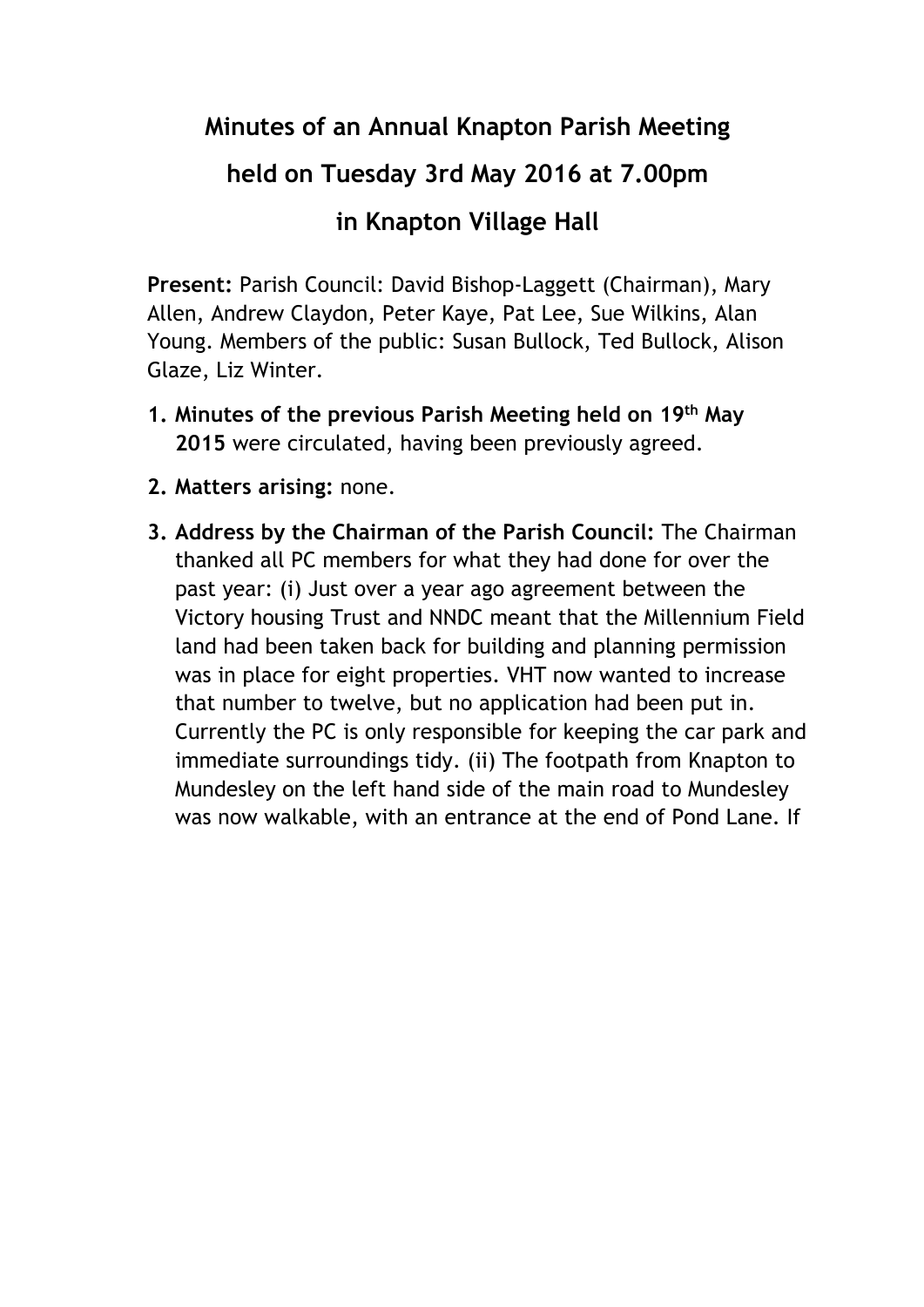the path is used regularly, it will be improved. The PC wished to thank the farmers involved for their co-operation and an opening `walk` would be on Monday 23<sup>rd</sup> May at 11.00am (to be advertised in the next Knapton News). (iii) A draft lease of the land belonging to the village and used by Madra for the last twenty plus years, was in place and all parties were willing to sign. PK to liaise with the solicitors.

**4. Reports on the Fete, Madra, Pigneys Wood, Knapton News, Allotments:** (i) David Glaze: good weather, company and traditional games were in place in 2015. The venue returned to its traditional home thanks to the Hammond family and all the volunteers who made it possible. During 2015 the Fete Committee supported the purchase of two ceramic poppies from the Tower of London Display for the 100-year centenary of the First World War. Flags were also purchased for the Village Flag Pole. Closing balance for the year showed an increase of £772. (ii) Madra had already been discussed. (iii) Pigneys Wood, there were no major projects at present and volunteers were always needed. (iii) Liz Winter: Knapton News now came out four times a year and was a great success. The second 2016 issue was due shortly and LW thanked all contributors. (iv) Pat Lee reported that all allotments were currently let and being kept in good order. There may be one or two vacancies in October.